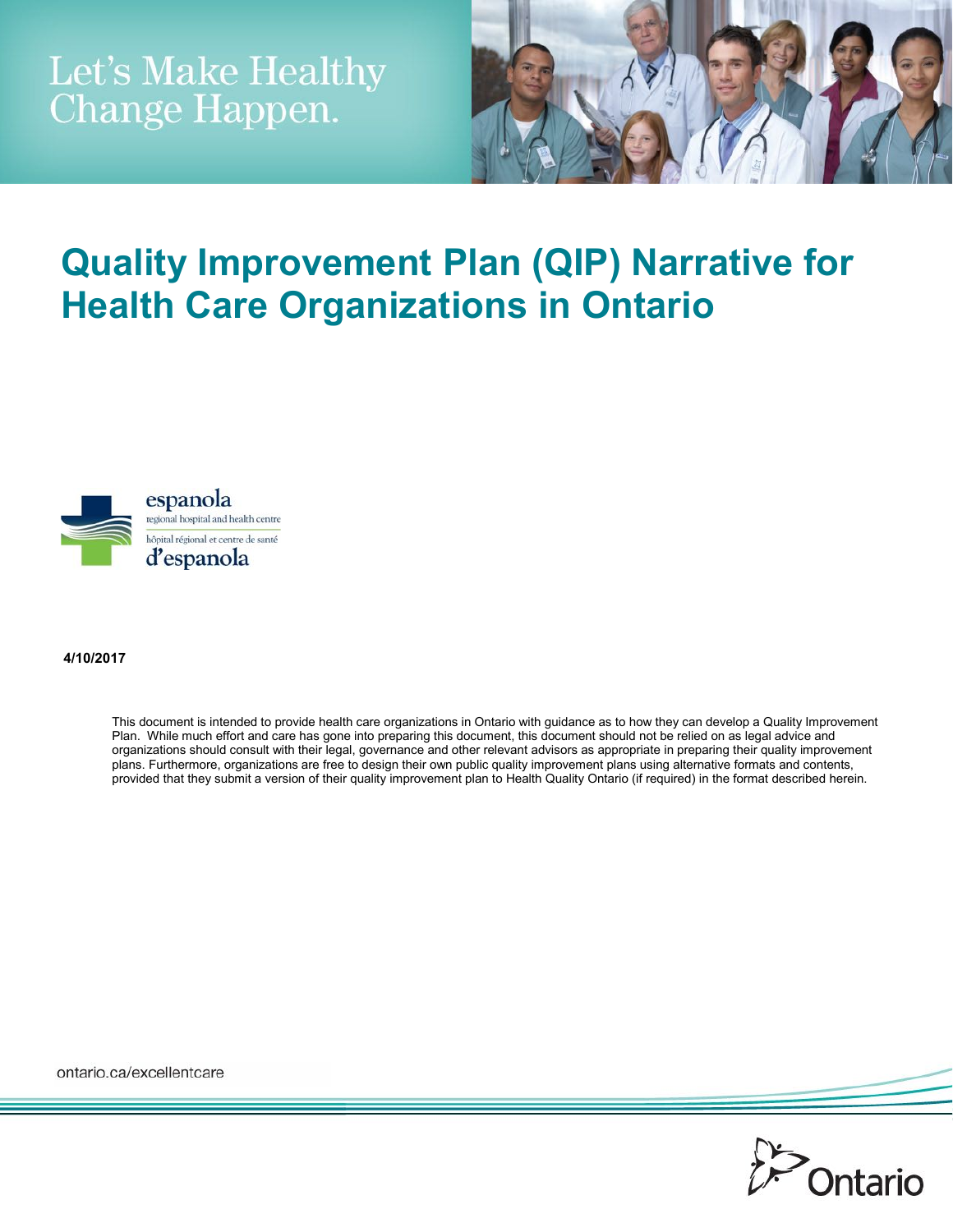#### **Overview**

The Espanola Regional Hospital and Health Centre (ERHHC)is a leading example of integrated care and programs. Our health campus offers a variety of health care services and patient initiatives to promote the health and well-being of our community across the continuum of care. Our services include an 11 bed Emergency Department, 15 bed Medical Unit with Hospice Suite, Family Health Team (FHT), Longterm Care Home, Assisted Living Units and Seniors Apartments, Visiting Specialist Clinics, Sleep Lab with Pulmonary Function Testing, In/Out-patient Physiotherapy, In/Out-patient Lab Services, Diagnostic Imaging to include cardiac testing (ECHO, Holter and Stress Testing) and Vascular Studies.

 The Rural Health Hub project, although in its infancy has further promoted relationships and opportunities to improve access to care and programing within our community. New partners have joined our Community Health Network Committee and dialogue with all partners across the acute, primary and community sectors has been exceptional. Conversations and approaches to ways we can collectively improve access and equity of care have brought forward ideas and initiatives to assist us all in tackling challenges and barriers to care. The past year has brought many great initiatives to fruition and these opportunities were possible due to the dedication and engagement of providers. The success of bridging gaps in health care services and our ability to provide seamless and comprehensive patient care relies heavily on the engagement and participation of all providers within our community. The Espanola and Area FHT is the central meeting ground where providers from all sectors meet to review, discuss, plan and evaluate quality of patient experience and access to care. Our community is extremely fortunate for the inclusion and participation of these community agencies, as improved access has resulted in the enhancement or development of programs and services that address the needs of the patient throughout the continuum of care.

 ERHHC continues to pursue excellence in patient/ resident care and incorporate our "Patients First" philosophy in all aspects of patient care. Quality improvement initiatives, patient engagement strategies, cultural sensitivity training, integration of technology and staff education have been key objectives of our QIP in order to develop a strong cohesive team to deliver programs and services. We have accomplished much in a quickly changing environment and continually strive to improve our services and provide patients with the care they require, when and where they need it.

### **QI Achievements From the Past Year**

 The Espanola Regional Hospital, Espanola Nursing Home and Espanola & Area Family Health Team have an integrated Quality Improvement Plan (QIP) which highlights the collaboration and integration of programs and services that streamline and enhance the patient/resident care experience. Our Quality Improvement Plan achievements and outcomes illustrate how we have worked towards meeting key objectives relevant to our patients needs and strategic goals of our organization. Investments to improve access to care are aligned with our strategic priorities and the Excellent Care for All Act. Providing patients with access to the right care, in the right place, at the right time, is our driving priority.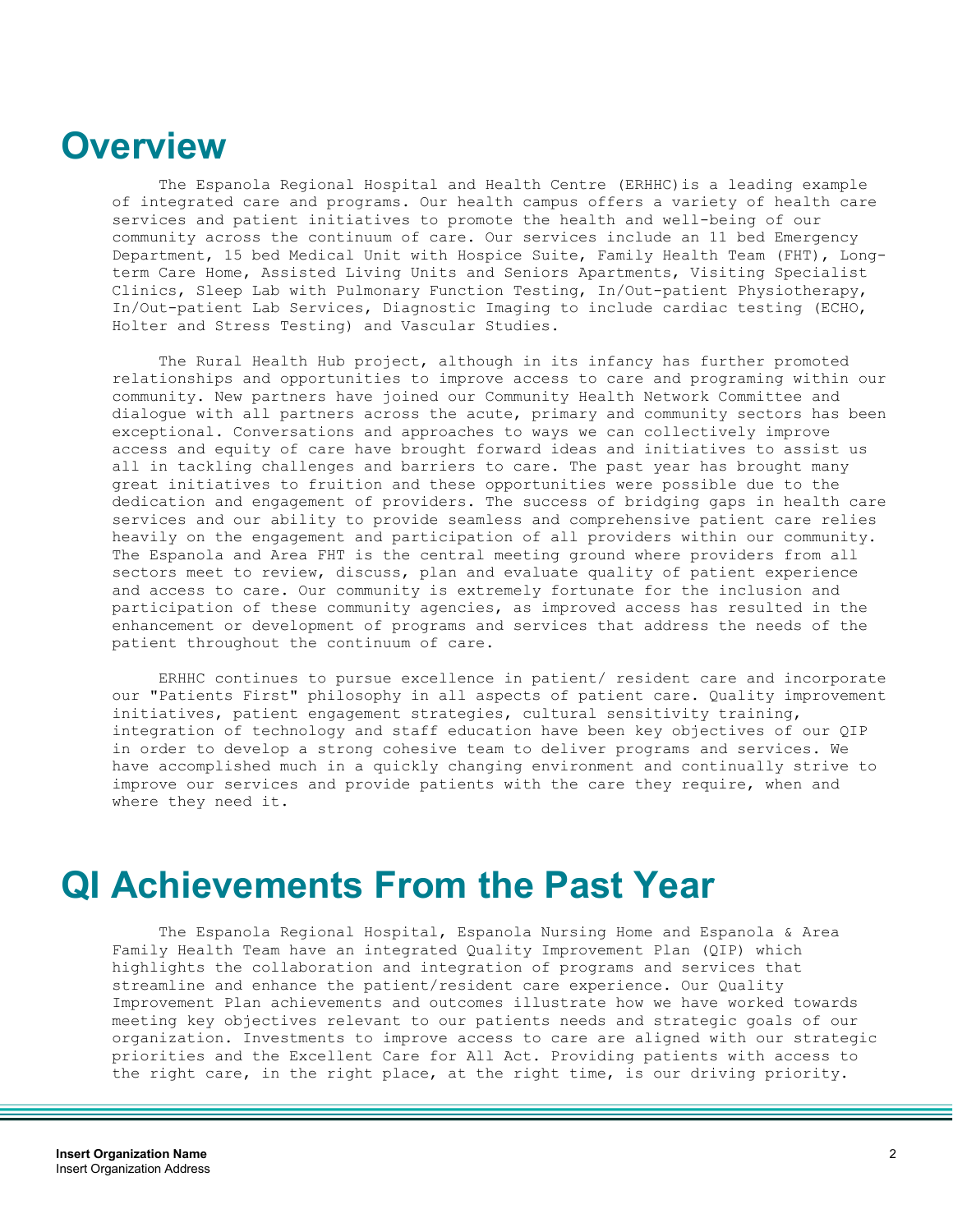The patient/resident voice has been instrumental in helping guide us to improve care delivery and implement new programs. Through patient and family feedback we have identified opportunities to create programs, revise processes and reach out to community providers to lessen gaps between acute, primary care and community services in order to ensure more positive patient outcomes. We have bolstered our patient/ resident surveys to include questions that quantify their health care experience and those results are key drivers for care delivery improvements. A hospital Patient Advisory Committee is being introduced to our community and our patient relations process has been restructured to provide a safe forum for patients, residents and families to provide feedback and become part of positive change. Staff engagement and networking opportunities across the sectors have strengthened our ability to collaborate and integrate services by allowing providers to share information, resources and best practices.

 Collaboration between the Acute, LTC and Primary Care teams within our QIP has made it possible to streamline workflow, integrate processes across the sectors and assist patients to better navigate transition points in care. Staff education and engagement have been instrumental in implementing our quality improvement methods and measuring patient outcomes. Key initiatives have improved care for the at risk elderly, those with mental illness and addictions, those needing palliative and end-of-life support, the geriatric population requiring behavioural support, cardiac health and chronic disease management.

 Engagement and patient care planning with community providers such as CCAC, HSN Community Mental Health, Behavioural Support Ontario, Sagamok Anishnawbek, Mamaweswen North Shore Tribal Council, Public Health Unit, Espanola Child and Family Centre, Espanola EMS, Espanola Regional Police and OPP, have offered many opportunities to enhance coordination of services and improve patient access to quality care.

 Patient and resident satisfaction for acute, primary care and LTC services are extremely positive. Frontline staff in all areas are educated on the QIP and how the work they do impacts our ability to provide quality care and reach our goals. It is the dedication and enthusiasm of the entire team that has allowed us to be so successful in our efforts, whether it is within the organization or includes our community partners. Key aspects of the Rural Health Hub Model are already anchored in the partnerships and efforts that ERHHC and community agencies have put forward. As we continue to strengthen those relationships and break down barriers to care, patients of our community will undoubtedly see seamless care and access to services regardless of where they enter the health care system.

#### **Population Health**

 ERHHC serves a population of about 13,500 within a catchment area that include the Town of Espanola and Townships of Nairn & Hyman, Sables-Spanish Rivers, Baldwin, Sagamok Anishnawbek and Whitefish River Frist Nations . Like many northern communities, our catchment area is aging rapidly. One in five of our residents is now over the age of 65 and this proportion of seniors is expected to grow significantly.

In terms of the health status of our catchment population, compared to the provincial average, we have:

- \* a higher population of seniors and aboriginals,
- \* higher rates of unemployment, smoking, obesity and binge drinking
- \* lower levels of education and income
- \* higher rate of single parent families
- \* higher death rates due to injuries, poisonings and suicide

L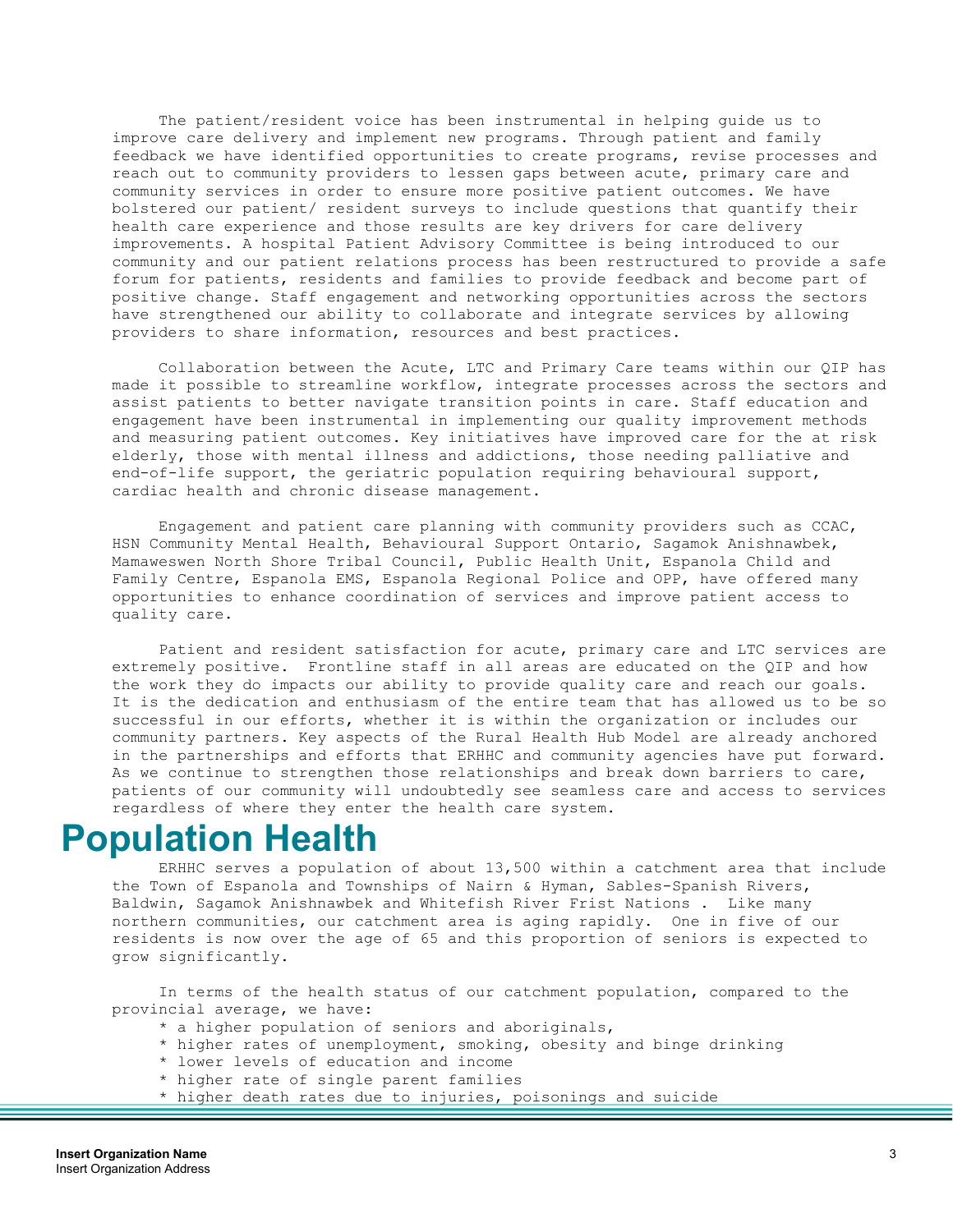\* higher rate of teenage pregnancy and lower birth weight

\* higher morbidity and mortality (with reduced years of life from various cancers, respiratory illnesses, cardiovascular disease, accidents and suicides).

 These health status factors lead to higher rates of Emergency Department use and higher acuity patients in our ED. The hospital's 24 hour Emergency Department has a volume of approximately 13,000 visits each year which is considered high for a rural area.

## **Equity**

 Equity of care is essential to positive health outcomes of all members of our community. Lack of equity in care can lead to health disparities that affect mortality, increase the rate of chronic disease, mental health issues, substance abuse and result in poor health outcomes. With equity being a new indicator it has offered us the opportunity to take a more in-depth look at how we see inequity in local care provision and work with providers to incite change and improve access. Our goal is to look at equity of care in current practices and with any new change ideas to ensure we are meeting the needs of all patients in our community.

 As a first step, Cultural Competency training was assigned to all staff through our Learning Management System. We met our target for this indicator by achieving 85 % completion. This training highlighted that differences in health status and access to care can occur in populations defined by specific characteristics such as, socio-economic status, race, ethnicity, gender and geographic location. Our staff's role in ensuring equity of care and providing an environment where trust and open communication can occur to improve patientprovider relationship was a key aspect of this training. Four members of the Management Team have also participated in indigenous cultural safety training provided through the NELHIN.

 Our organization has been working with the Sagamok Anishnawbek Community over this past year to enhance services and patient experience when accessing care at ERHHC. Access to hospital and primary care services, building a relationship of trust, fostering traditional practices into hospital services, and cultural education were key priorities and components of community conversations held in Sagamok Anishnawbek. From those conversations, the ERHHC management team took part in a 2 day cultural sensitivity training session with members of the Sagamok Wellness Unit and Community Elders. Sagamok Anishnawbek and ERHHC have worked together with a facilitator to develop a Collaborative Protocol. The purpose of this protocol is to outline how ERHHC and the Sagamok Anishnawbek Community Wellness Department can work in partnership to ensure that Sagamok community members receive a positive and quality care experience when accessing hospital and primary care services. A joint working group has been established with the shared responsibility of addressing these key priorities and implementing solutions that are grounded in trust, mutual respect and cooperation.

 ERHHC is an active member of the Espanola Health and Community Services Planning Network, as well as the Mental Health Sub-Committee of the Planning Network. The committee looks at initiatives with our community partners to ensure equity of service to all populations. Equity of access to quality health care in the acute, primary, and community sectors is a fundamental priority of this working group.

## **Integration and Continuity of Care**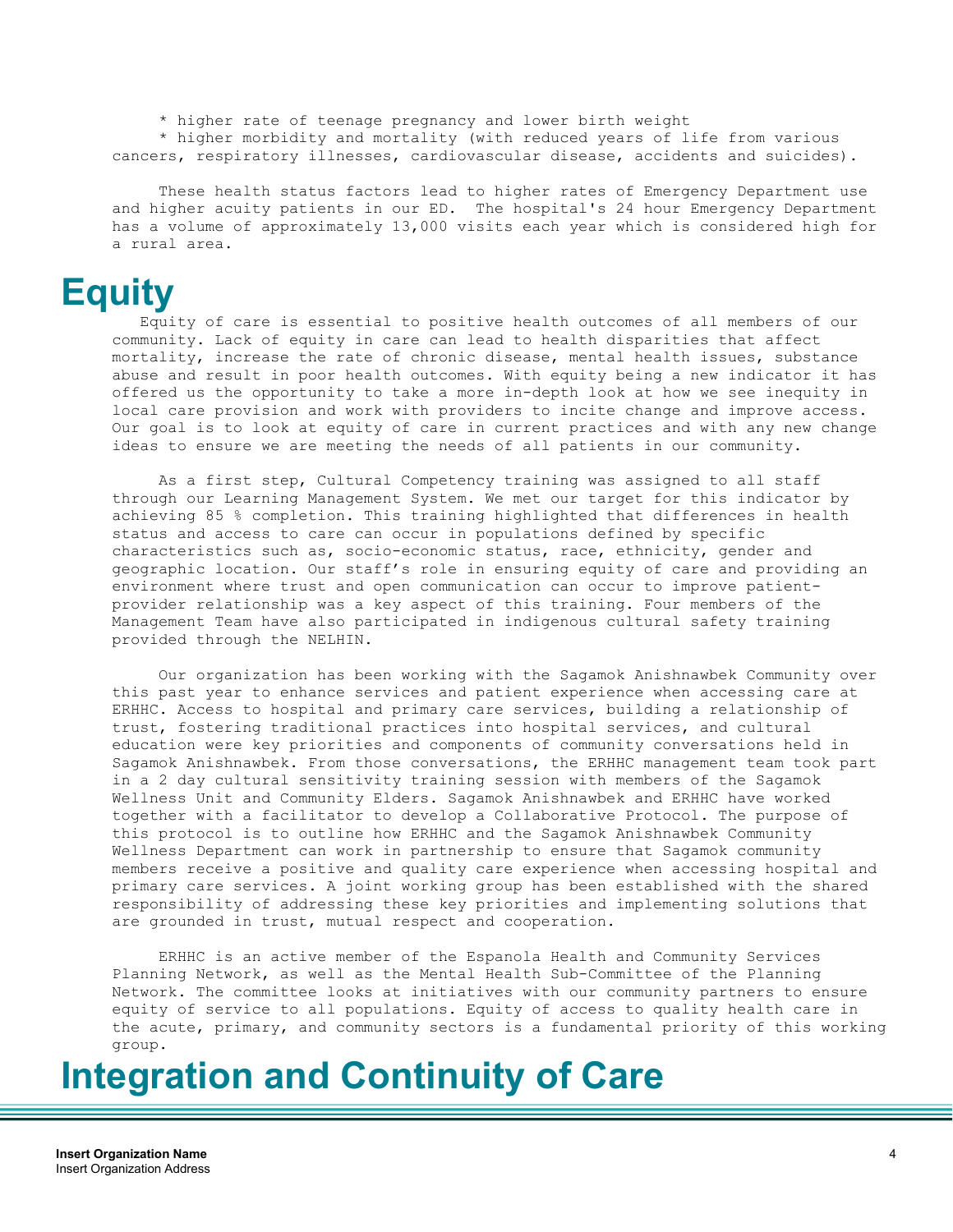The Quality Improvement Plan Committee has invested much time and effort into care integration strategies between health care providers of the ERHHC health campus to enhance services and programs affecting health promotion and prevention. Community providers have also been engaged during this process when initiatives are linked to transitions of care in the community sector. The collective work of providers across the care continuum has been instrumental in streamlining workflow processes and initiatives between the acute care, long-term care, primary care and the community sector. Opportunities for the hospital to collaborate on initiatives with Long-term care and the Family Health Team have linked providers to offer improved care options and deliver more comprehensive programs. These opportunities have allowed members of different teams to come together and share their experience and expertise in programming and service delivery. The process of joining forces, breaking down silos and removing barriers to access has been not only rewarding from the patient service delivery perspective, but also from the provider perspective. Initiatives have offered an opportunity for relationship building, as well as dialogue that has led to a greater understanding of the service providers themselves, their mandates for patient care and their challenges with care delivery. Working together on initiatives has incited unique opportunities for sharing human resources, improving the flow of patient information, and educating providers on where resources are within the health care system. This has further resulted in patient care initiatives that have had positive impacts on our patients' health and well-being. Continuity of patient care at transition points and hand-off between providers have been a key area of focus for the ERHHC team. Those initiatives having the biggest impact on our patient population have addressed issues regarding mental health, palliative care, chronic disease management and the frail elderly population. As we look to improve continuity of care and work to remove barriers when accessing care, we are truly demonstrating the objective of a rural health hub model.

ERHHC and the Espanola Health and Community Services Planning Network have made great strides in terms of collaborative initiatives that have resulted in improved access to patient care services. This group is an example of unlimited opportunities to collaborate on many fronts to improve and enhance patient care. Discussions have included EMS out-reach programs, situation tables for at risk members of the community, presentations by 211, March of Dimes, Public Health, identification of service gaps and each provider's role in ensuring access to quality care. This health provider network has branched off into sub-committees that address care gaps in mental health and addictions, as well as access to palliative care services. This committee has also been a great source of provider education on the mandates and services that our community partners have to offer.

ERHHC and the Family Health Team are working closely with Mental Health and Addictions, Family and Child Services providers, DSSAB, EMS, Espanola High School, Public Health Unit and both Regional and Provincial Police departments to develop strategies and options for patients presenting with mental health concerns regardless of their age and where they enter the system. These key players continue to work on strategies to provide vulnerable patients access to mental health services. The central intake form developed to stream patients from the primary care and acute care sector has worked well in ensuring access to timely intake. With the inclusion of the police at this table and their exposure to the vulnerable populations, direct referrals to mental health services are occurring when suitable. The Family Health Team along with Child and Family services and Public Health are working with the area schools to provide programs and education on coping strategies at the primary and secondary school level, as many children are facing stressors that impact their mental health. Opportunities to make a difference in the mental health and well-being of all age groups have been a focal point of this working group.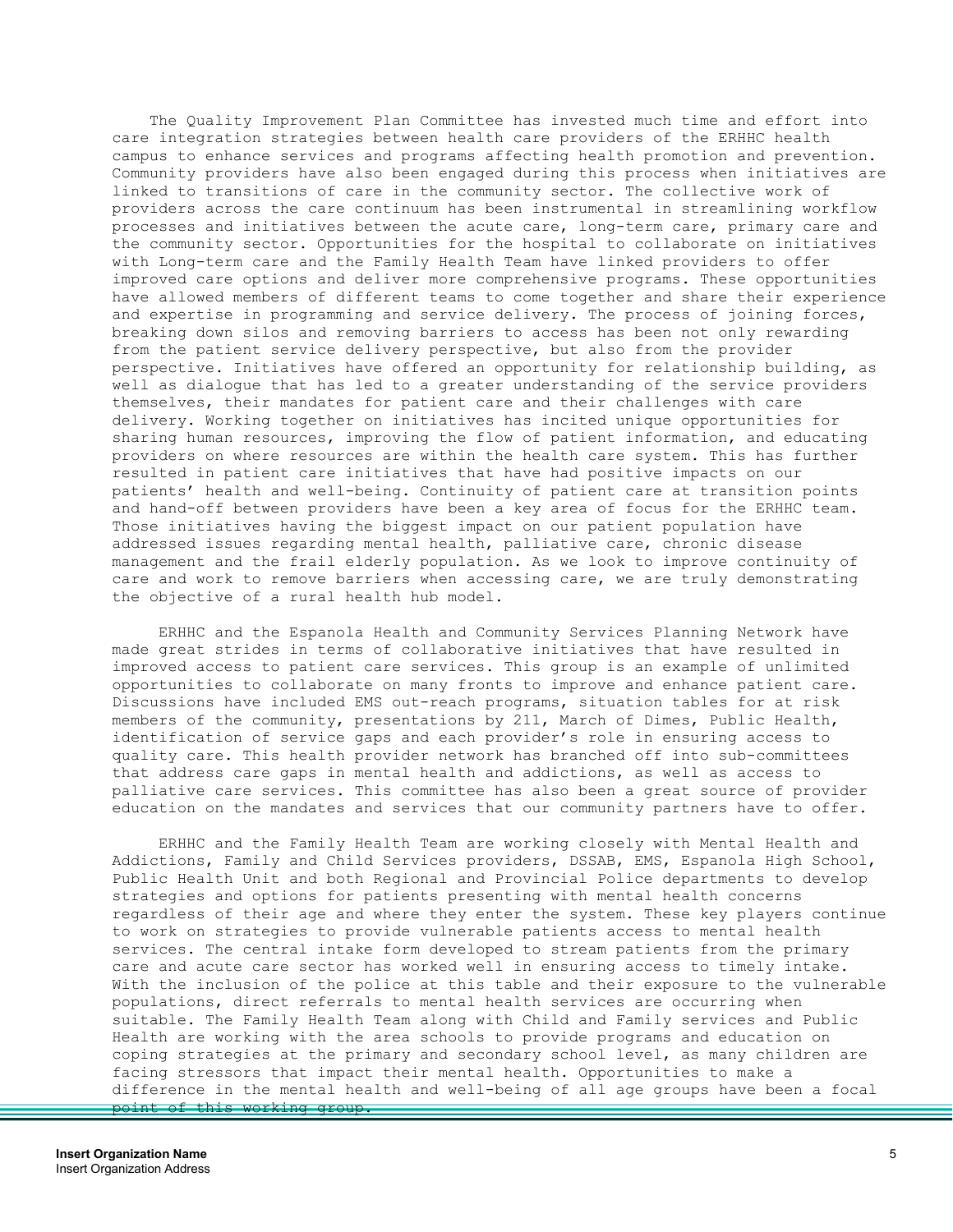Espanola Regional Hospital is working with Health Sciences North Mental Health program providers to look at ways to support patients awaiting psychiatry beds. Challenges with bed availability have led to delays in access to psychiatric assessments and mental health services. These delays in access have initiated conversations to improve and lessen that gap, as well as explore opportunities for psychiatry assessment via OTN. Access to mental health services while awaiting transfer and possible integration of mental health providers at the hospital and primary care level are also potential opportunities. Small communities must look at options for collaboration and integration of services that allow providers to straddle acute, primary and community care, in order to create a system that supports the patient and advocates for their care. Building capacity and aligning care across the sectors to support and manage mental health needs close to home, will have a positive impact on equity of mental health services in our small rural community. The MOHLTC Rural Health Hub pilot project and Health Link initiatives are key supports for our community to enhance patient access to service and create a strong supportive health network for all levels of care.

 ERHHC is working closely with our Aboriginal partners at the Sagamok Wellness Unit to improve access to care and services in the acute and primary care sectors. Health disparities and barriers to care have been identified and ERHHC is working closely with Sagamok Anishnawbek First to improve access and patient experience. This partnership has provided an opportunity for service providers of both health agencies to have a better understanding of roles and accountability within the system and opportunities for collaboration. Clinical Managers from the Sagamok Wellness Unit, Espanola Regional Hospital and Espanola Family Health Team have started a working group that is focusing on priorities outlined within the protocol in order to improve relationships and service provision to our Aboriginal patients. Opportunities for bringing traditional healing practices into the hospital, communication strategies to improve the patient/ caregiver relationship, educational opportunities for frontline staff in regards to cultural competence and safety, are shared goals of this working group. Mamaweswen North Shore Tribal Council Health Community Supports Services Manager and Aboriginal Navigator are guests on this working group as they have a key role in providing in-home supportive services on the Sagamok Reserve. It is anticipated that this partnership will improve access to acute and primary health care services and positively impact the overall health status of the Sagamok Anishnawbek community.

 Investments and improvements to our palliative care initiatives have been the direct result of collaboration with the NELHIN, Espanola Family Health Team, CCAC, Mamaweswen North Shore Tribal Council, and ERHHC Hospital Auxiliary. With new NELHIN funding the Hospital has created a one bed hospice suite and space for patients and their family. Nursing staff and physicians have attended palliative care training and the hospital has teamed with the Family Health Team to create a program that supports patients to the end of their health journey. The FHT RN and NP are both trained to provide in-home assessments and accept referrals from CCAC and primary care providers. They collaborate with CCAC to ensure patients are supported in the home while they await placement. We have set up joint palliative care rounds to ensure providers are aware of community patient needs and assist them to transition to the Hospice. The Acute Care Manager at ERHHC works closely with the FHT team to manage the waitlist. The provision of palliative care is based on the physical, mental and spiritual needs of the patients and their family. All members of the team work towards providing a positive end of life experience and supports to the patients and their families throughout their journey. The ERHHC social worker and FHT RN have teamed up on two initiatives that have enhanced the quality of life for both patients and care givers. The development a Palliative Care Resource Guide for families has provided them with valuable information as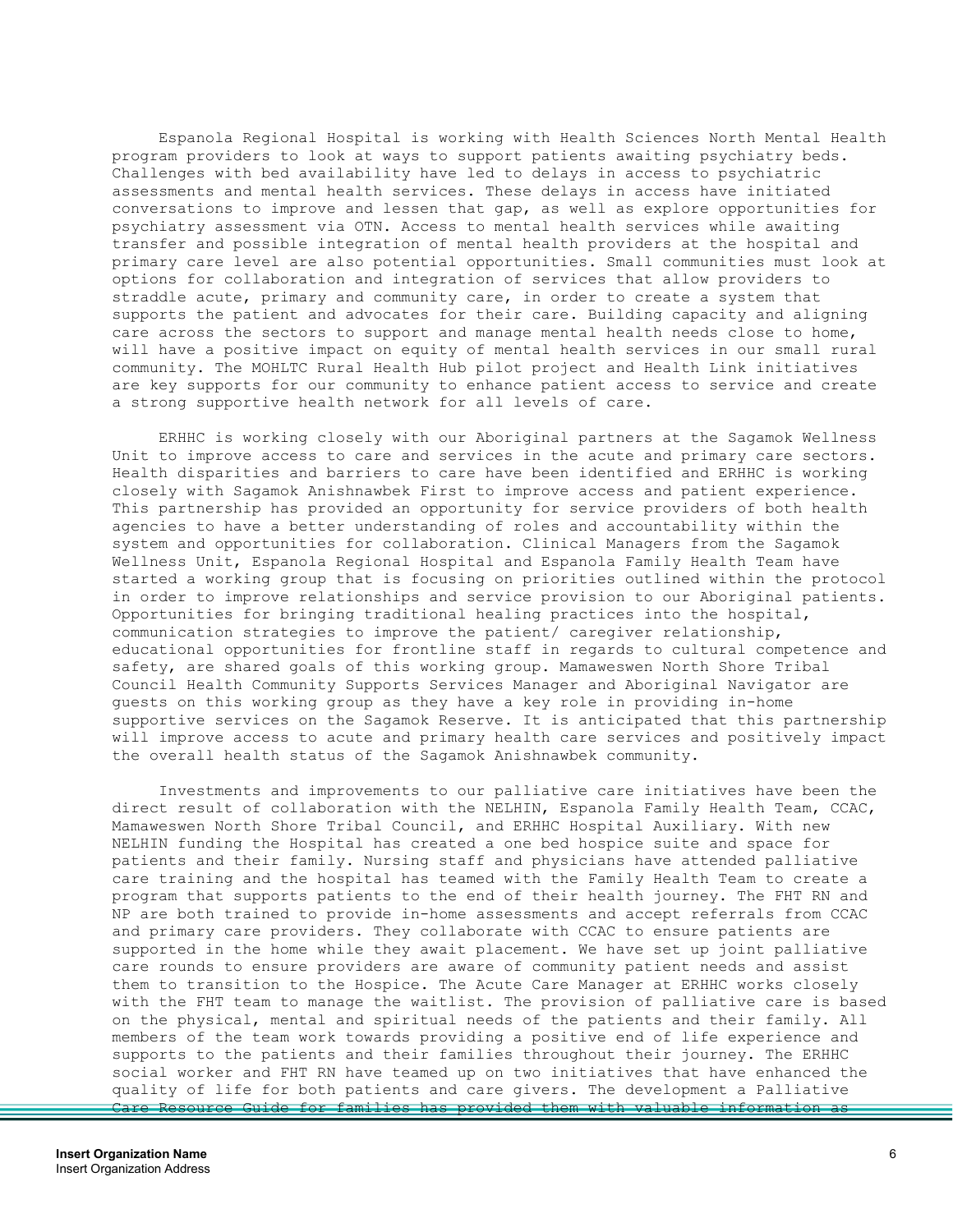they care for their loved one at home and prepare for the end of life. Information is provided regarding caring for their loved one's physical, emotional and spiritual needs, resources for equipment, financial assistance, funeral planning and space for daily journaling to monitor their loved one's pain and medications. A Grief Support Group has been created to assist families and caregivers cope with the loss of their loved one. These two initiatives address transition points in care where patients, families and caregivers can be very overwhelmed. The information and education provided eases fears and allows them to feel empowered to navigate this difficult journey. Our First Nations partners are utilizing the Palliative Care Resource Guide in their palliative care model and members of their community are able to participate in the grief support group offered out of the FHT.

 Lastly, we have a spent a good portion of the year creating a Cardiac Care/Rehab program with collaborators being the visiting cardiologist, the cardiodiagnostic department, the FHT RN, physiotherapy department, FHT dietician. Referral comes from the HSN cardiac rehab program, primary care providers, ERHHC emergency department and in-patient referrals. The premise of this program is to capture patients at any point in their care where a cardiac diagnosis has been made or they have been identified as having cardiac risk factors. The FHT RN has become the primary nurse working with the cardiologist to screen, manage, and ensure appropriate testing is scheduled to achieve positive health outcomes. This model facilitates care for those patients and ensures they are receiving comprehensive testing, education, treatments and therapies to maintain good cardiac health. Programming is offered at the FHT (heart health, smoking cessation, blood pressure management, healthy eating, stress management) and physiotherapy and cardiac testing/monitoring are done through the hospital. We are in the beginning stages of developing the same type of out-patient program for our respiratory/COPD patients. Initiatives such as these, and partnerships between organizations and providers, help to reduce readmission rates, ensure appropriate follow-up care on discharge, and highlight health prevention and promotion. Educating and informing patients of the opportunity to take an active role in leading healthier lives is key to changing health outcomes and strain on the health care system.

 Integration and collaboration amongst providers is instrumental to the success of organizational goals and our mandate to provide quality service. Initiatives that link primary, acute, long-term and community care in supporting patient wellbeing are highly utilized by physicians and health care providers in our community. Their engagement and perspective is sought after as we continually look for further opportunities to improve access to care. The Espanola Hospital, Long-term Care Unit and Family Health Team are extremely committed to working together to provide the highest standard of care to patients and residents of all ages.

## **Access to the Right Level of Care - Addressing ALC Issues**

Alternate Level of Care challenges are evident in both large and rural centers. ERHHC is not immune to those challenges and puts every effort forward to move patients to the most appropriate discharge destination. Alignment with the NELHIN Patient Flow Strategy for Improving Care Coordination and Alternate Level of Care (ALC) Performance is important as ERHHC looks at strategies to improve ALC rates. Initiatives to identify "at risk" elderly patients early in their presentation to the health care system is an opportunity for change. Improvements to appropriately identifying individuals who require supports to maintain their quality of life in the community and collaboration with CCAC, VON, Mamaweswen North Shore Tribal Council and Behavioural Support Ontario have resulted in opportunities to enhance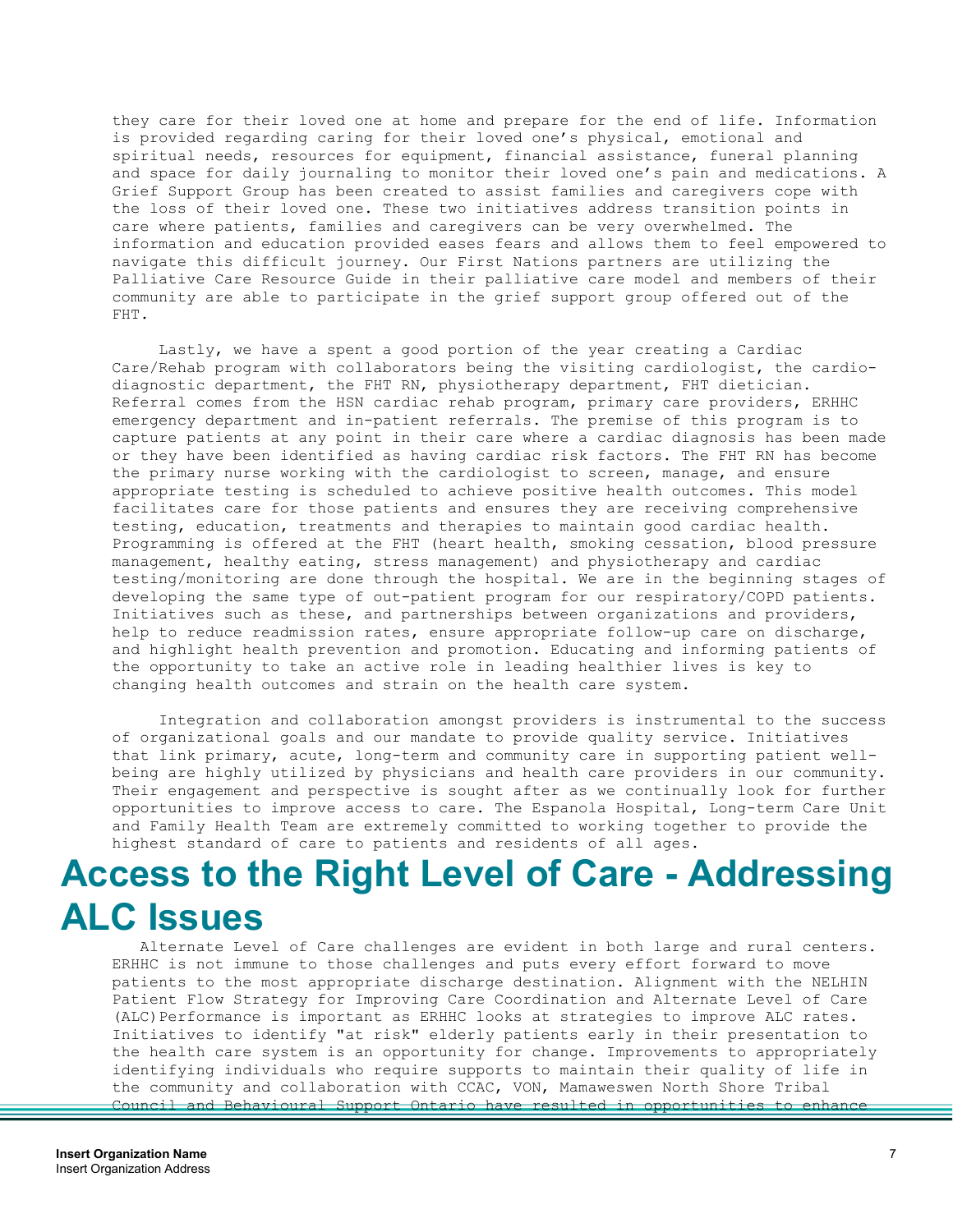patient experience. Accessing all the available resources and services in coordination with community providers has facilitated opportunities to maintain seniors' independence and quality of life. This approach is fundamental to enhancing patient experience and optimizing resources for those awaiting long-term care placement.

 In order to mitigate ALC presentations, we will begin utilizing a Triage Risk Screening Tool in the Emergency Department for those aged 70 years or older in order to identify the at risk seniors population. This tool will assess cognitive impairment, difficulty ambulating or recent falls, emergency department use in previous 30 days, or hospitalization in previous 90 days, those patients living alone with or without a caregiver. In addition, if emergency department nursing staff have concerns regarding patient weight loss, failure to cope, incontinence, medication issues, depression /low mood or sensory deficits that are impacting the patient's ability to care for themselves, these issues will be flagged. Patients being identified with 2 or more risk factors will be referred to the social worker and follow-up will occur immediately or within 2 business days depending on the assessment of risk. It is expected that this strategy will identify needs early in decline and allow seniors to maintain quality of life in their own home with community supports. Coordinated and concerted efforts between the hospital and community partners to implement strategies will assist in strengthening partnerships and commitment to the management of ALC challenges.

## **Engagement of Clinicians, Leadership & Staff**

 Engagement of Clinicians, Leadership and Staff in the development, implementation and evaluation of the Quality Improvement Plan across all levels of the organization was a goal we set last year. Effective June 2016 our Continuous Quality Improvement (CQI) Manager developed a joint QIP Committee where managers from the Acute Care, Long-term Care and Primary Care (FHT) sector came together along with 2 members of their front-line staff to work on the organizational QIP. The involvement of front-line staff in the creation and implementation of initiatives has resulted in greater up-take of process measures and methods, engagement of staff in organizational quality improvement initiatives, as well as front-line solution based thinking. QIP targets are also discussed at staff meetings and with key clinicians who are involved in the direction of care. The inclusion of front-line staff has positively impacted the implementation and effectiveness of work plans, as well as patient and resident safety. There is a greater understanding of the organizations' quality targets, why performance is being measured, and how collaboration across transitions must occur for better continuity of care. The engagement of front-line providers in our QIP planning activities has played an essential role in implementing strategies that have enhanced patient experience, allowed us greater opportunity to hear the patient voice, and to reach our targets in providing high quality care.

 At the Quality Assurance and Patient Safety (QAPS) Committee level, the addition of a Family Health Team board member has resulted in board level representation for each of the three health care sectors. The CQI Manger has also aligned our QAPS Dashboard to include the indicators on our QIP. The QIP priority indicators and progress of our process measures and methods are tracked and reported monthly at the QAPS meetings. Our QIP is closely monitored by the QAPS committee members and leaders within our organization to ensure the mandate set out in the QIP is monitored, managed and supported for success. We feel strongly that this inclusive environment will positively influence our ability to improve the quality of care and foster collaboration and team work at the organizational level which will inherently lead to the success of initiatives to improve patient outcomes.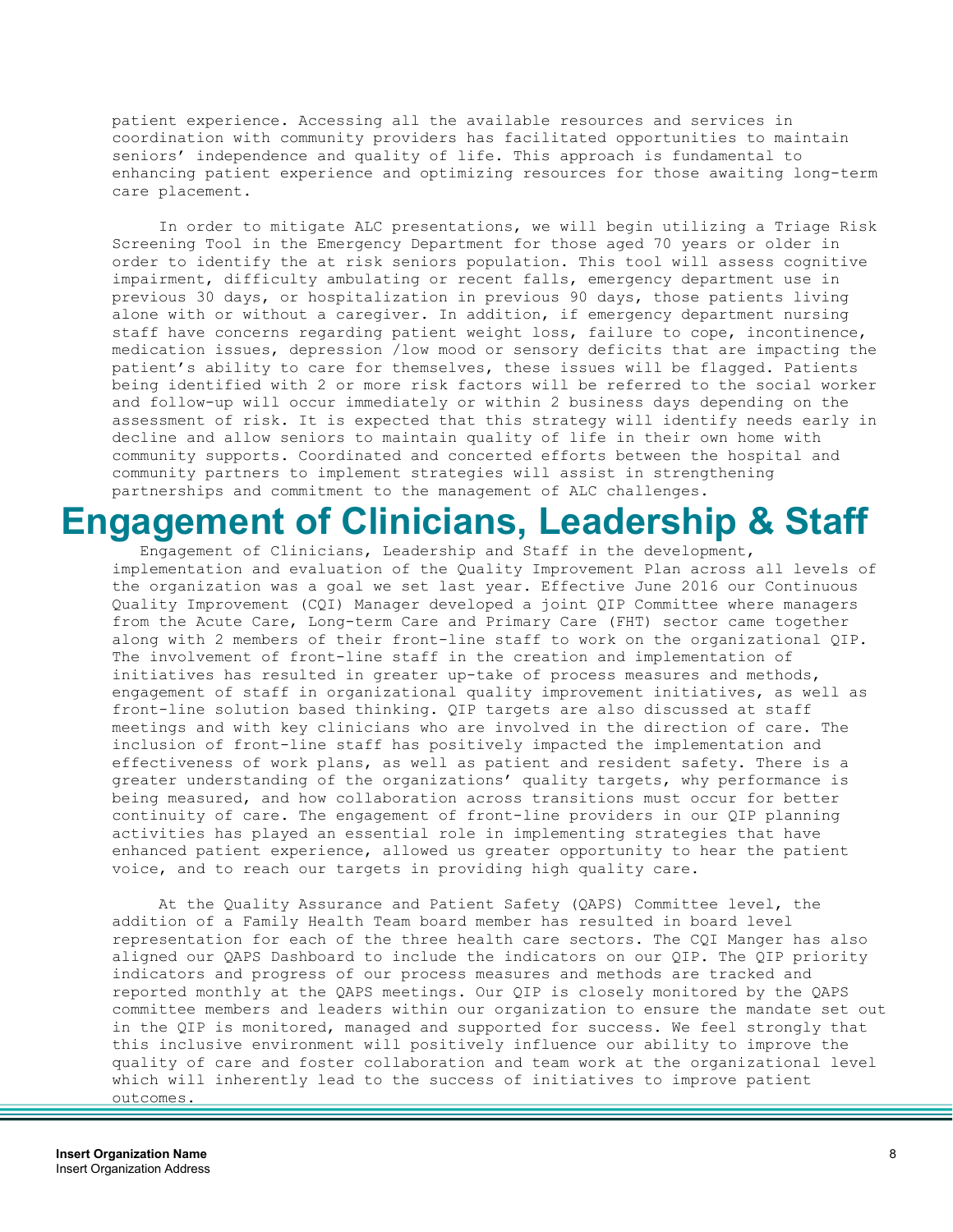#### **Resident, Patient, Client Engagement**

 Our CQI Manager is leading several new initiatives to include the development of a Patient Advisory Council and has created a Patient Relations Brochure. Patients throughout the organization have access to written and visual material that highlights the importance of their voice in the care they receive. Patients, residents and caregivers are an essential part of quality improvement. Their insight, experiences and ideas for improvement have been key motivators to influence change in process and practice, as well as identify areas where efforts need to be focused in order to improve quality patient care. Patients are encouraged to provide feedback by way of surveys, the use of our "Happy or Not" survey tool, contacting the Patient Relations Officer or becoming a member of the Patient Advisory Committee. Feedback is sought on the care provided, their comfort while in our care, the level of respect and professionalism they experience from providers and the level of cleanliness of the facilities. Patient/family engagement opportunities are posted on our website and in our patient information booklets given out on admission. We also distribute an ERHHC newsletter to homes in the community bi-annually and distribute an ERHHC internal newsletter monthly to communicate initiatives and feedback to staff. Waiting areas throughout the hospital and FHT are fitted with information screens and these provide the patient with information and education to make them aware of ways they can provide feedback on the care they have received and be involved in change. Feedback is brought to the ERHHC team, as well as community agencies and collaborating partners. We are continually seeking opportunities for system improvements, streamlined services, and shared resources and programs for better patient outcomes and navigation through the system.

 Long-term Care utilizes both Family and Resident Council as a forum for feedback and suggestions for all aspects of care and services in the LTC Home. Residents are surveyed annually and are involved in decision-making processes in regards to purchases that enhance the well-being and quality of life in their home.

 It is our goal to integrate the perspective of patients, families and caregivers into solutions and processes that lead to improvements in patient experience and service provision. Inclusive and proactive approaches to care designed from patient/caregiver feedback are instrumental in putting the patient in the center of care. Improvement in coordination of care, integration of services and navigation through transition points will result in higher quality of care, improved efficiency, better use of resources and positive patient outcomes.

### **Staff Safety & Workplace Violence**

 Our CQI Manager is very involved in our emergency preparedness training program, our employee health and safety program and prevention of workplace violence. All employees are assigned emergency code procedures through our Learning Management System annually and mock codes are held routinely to ensure processes and responses from staff are appropriate. We have added a Code Silver (Threatening Weapon) in 2016 and have run two mock drills with our local police department. Being a small rural facility we have limited staff in the building on night shift and have installed panic buttons throughout the ED, Acute Medical Unit and LTC if immediate assistance from local police is required. Code White(aggressive patient)mock drills were done in the ED and LTC area to facilitate situational exposure and to evaluate staff response. Staff utilized their Non-Violent Crisis Intervention training and Gentle Persuasive Approach training throughout these scenarios. Workplace violence and harassment education is also provided annually and staff have mechanisms in place to seek assistance if they are having difficulties at work. The CQI manager also attends these meetings and provides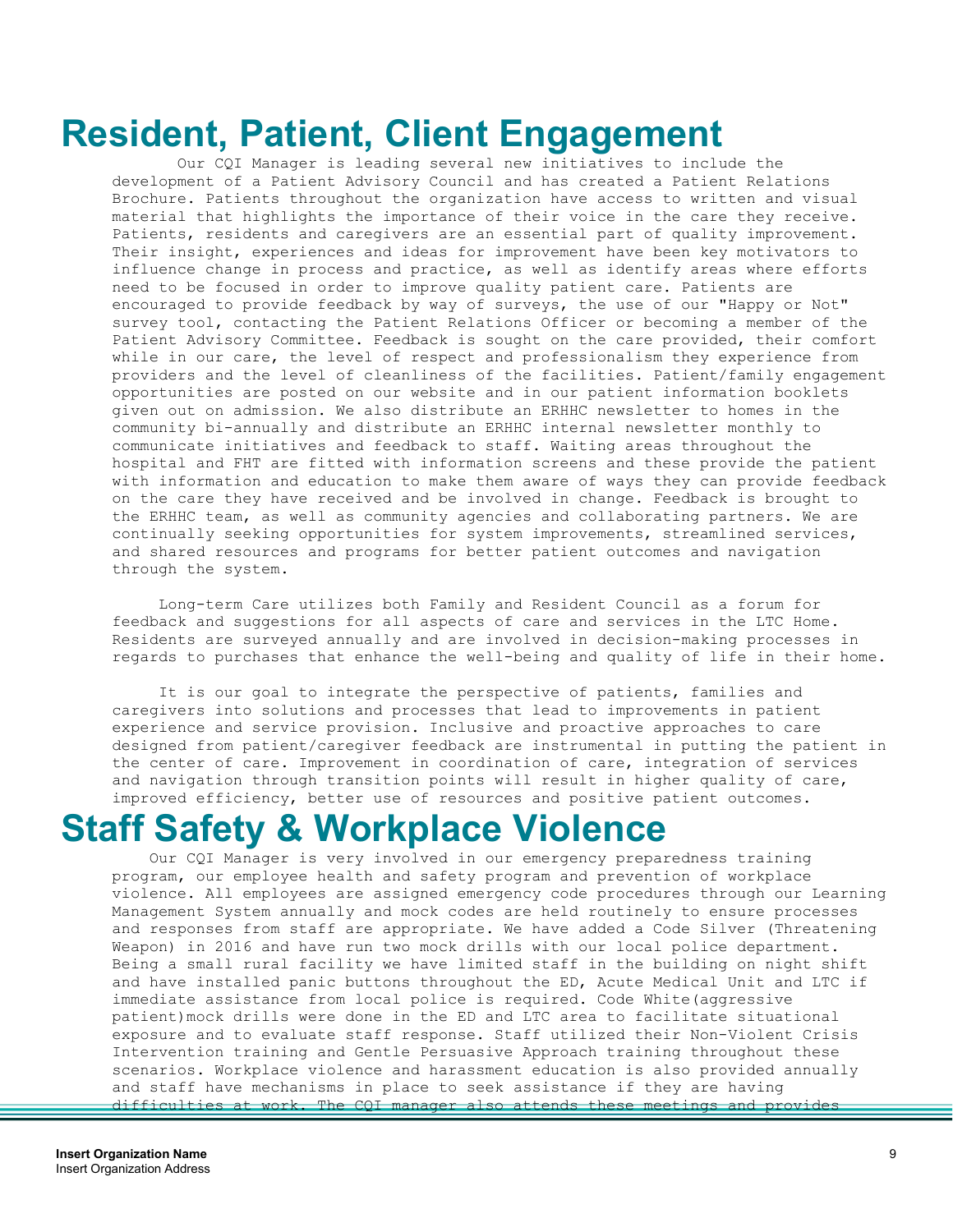education on emergency preparedness activities and their role in understanding and responding to various codes. Managers are key members of the Emergency Preparedness Committee, Joint Health and Safety Committee and are able to provide employees direction when assistance through EAP as needed to ensure their health is priority of the Management Team.

#### **Performance Based Compensation**

Performance Improvement Targets drive accountability for the delivery of quality care and patient care services. Our executive compensation, including the percentage of salary at risk and QIP targets that the executive team is accountable for achieving is linked to performance in the following manner.

Senior Management Team:

```
Chief Executive Officer: 3% of annual base salary linked to achieving 100% of
target
Chief Nursing Officer: 1% of annual base salary linked to achieving 100% of target
Chief Financial Officer: 1% of annual base salary linked to achieving 100% of 
target
```
Targets:

```
Quality Dimension Indicator
Patient-Centered Patient Satisfaction: greater than 90%
3 months
```
Safety **Hand Hygiene Compliance: greater than 90%** Safety Medication Reconciliation: greater than 91% Patient-Centered Employee Satisfaction: less than 4 FTE vacancies for >

Terms:

 $CDO$ 

1) The four indicators / outcome measures are equally weighted 2) Achievement of the target would result in 100% payout, partial achievement of targets will result in partial payout, as determined by the Board of Directors.

#### **Contact Information**

```
Nicole Haley
nhaley@esphosp.on.ca
705-869-1420 x 3001
```

```
CNO
Jane Battistelli
jbattistelli@esphosp.on.ca
705-869-1420 x 3003
```
CFO Kim Roy kroy@esphosp.on.ca 705-869-1420 x 3126

```
CQI Manager
Paula Mitroff
pmitroff@esphosp.on.ca
705-869-1420 x 3048
```